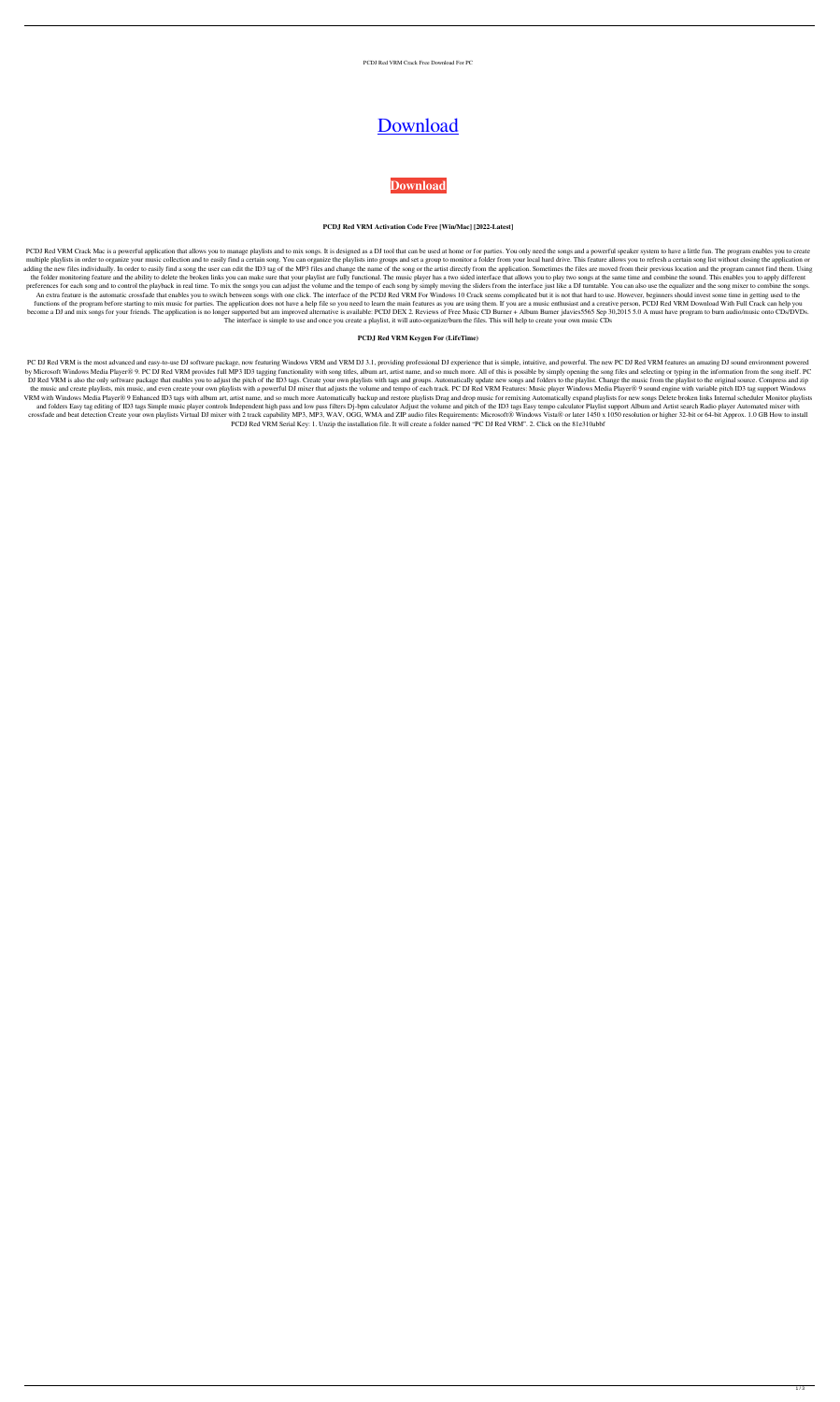#### **PCDJ Red VRM Activator [Win/Mac]**

Applications VRS uses a VCA to generate audio on the fly, similar to overdrive pedals that are used with a guitar amp. This allows for full control over the audio generated, even in noisy environments. VRS has been used fo sources, including the microphone in VR headsets. For example, the VRS can be connected to a guitar and used to drive the speaker for the guitar in real-time. A different sound can be generated on each instrument, and diff an application is the one used in the VRC in the ARGUS 1 facility. Another application of VRS is to produce a multi-layered sound based on the frequencies present in the environment. This is achieved by combining several V technique is often used to create an audio environment that closely resembles that of the real world. For example, in the VRC in the ARGUS 1 facility, the sound from multiple VRSs is combined to make a realistic recording distance. Other sources of analog sound Like most traditional guitar effects, the VRS has a direct effect on the sound waves generated by the microphone or other source. The amount of direct sound is often not enough to be typically used to complete the sound. An example of a guitar effect that produces more direct sound is the echo chamber of a telephone. VRS amplifies the high frequencies before sending it to a speaker, and the amplified s heavily modified EQ to help shape the sound. The main difference between VRS and a traditional guitar amplifier is that VRS is used to produce audio on the fly, similar to guitar pedals, and is usually built into a VR head similar sounds, such as chorus pedals and sound generators. Chorus pedals and sound generators are typically used to combine multiple sounds to produce a chorus effect. Chorus pedals are usually direct effect pedals, simil the volume control of an amp. Sound generators are also usually direct effect pedals, but instead of generating audio on the fly, they are used to directly produce the sound. An example of this is the

#### **What's New In PCDJ Red VRM?**

PCDJ Red VRM is a powerful application that allows you to manage playlists and to mix songs. It is designed as a DJ tool that can be used at home or for parties. You only need the songs and a powerful speaker system to hav playlists in order to organize your music collection and to easily find a certain song. You can organize the playlists into groups and set a group to monitor a folder from your local hard drive. This feature allows you to new files individually. In order to easily find a song the user can edit the ID3 tag of the MP3 files and change the name of the song or the artist directly from the application. Sometimes the files are moved from their pr monitoring feature and the ability to delete the broken links you can make sure that your playlist are fully functional. The music player has a two sided interface that allows you to play two songs at the same time and com each song and to control the playback in real time. To mix the songs you can adjust the volume and the tempo of each song by simply moving the sliders from the interface just like a DJ turntable. You can also use the equal is the automatic crossfade that enables you to switch between songs with one click. The interface of the PCDJ Red VRM seems complicated but it is not that hard to use. However, beginners should invest some time in getting music for parties. The application does not have a help file so you need to learn the main features as you are using them. If you are a music enthusiast and a creative person, PCDJ Red VRM can help you become a DJ and mix supported but am improved alternative is available: PCDJ DEX 2. You may also like... Application Software Development Playlists v4.0 - Free download and software reviews - CNET The program allows you to create multiple pla easily find a certain song. You can organize the playlists into groups and set a group to monitor a folder from your local hard drive. This feature allows you to refresh a certain song list without closing the application user can edit the ID3 tag of the MP3 files and change the name of the song or the artist directly from the application. Sometimes the files are moved from their previous location and the program cannot find them. Using the links you can make sure that your playlist are fully